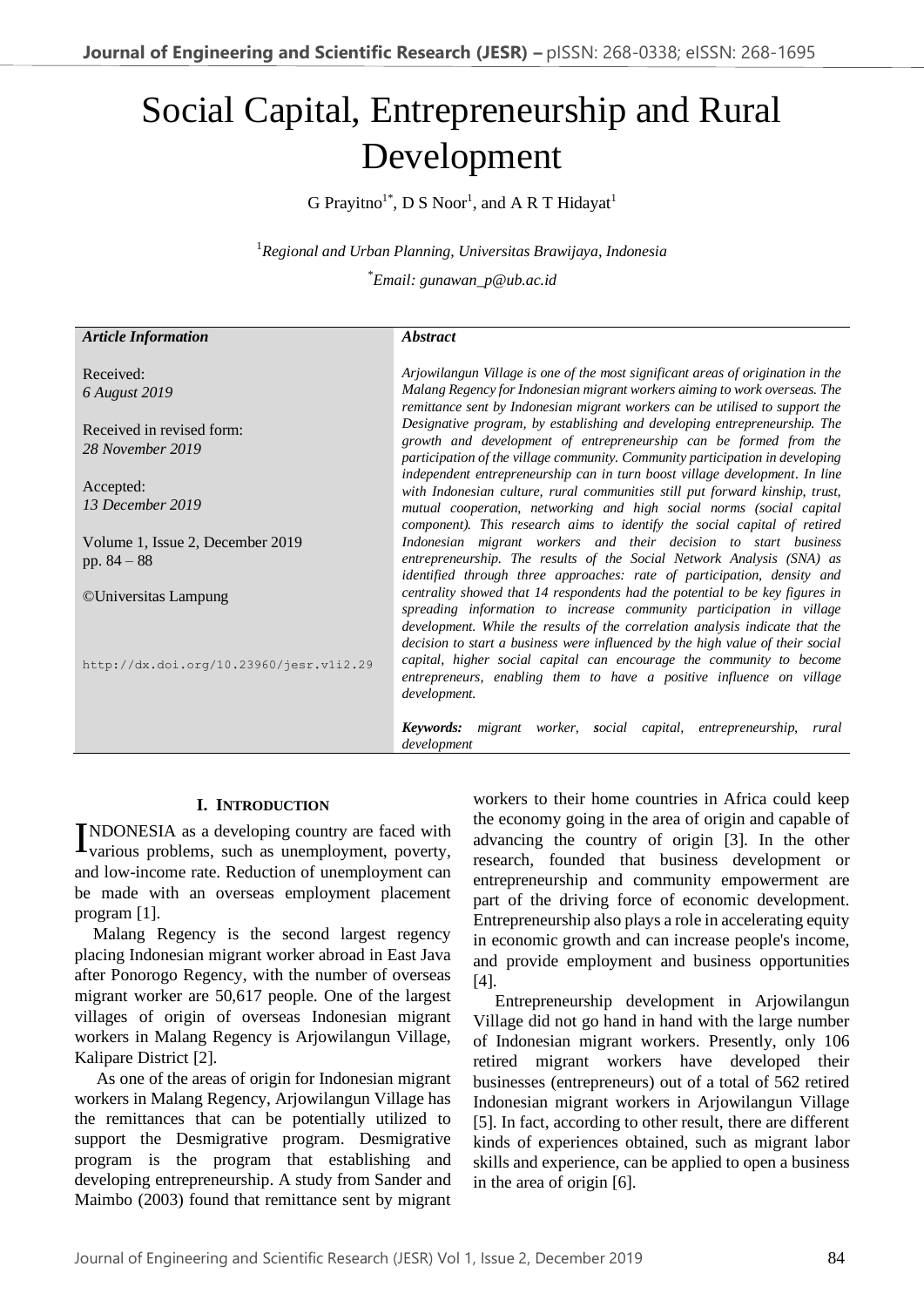Noting the significance of remittances for the welfare of Indonesian migrant workers (active and retired), this study intends to identify the magnitude of the influence of social factors on entrepreneurship decision in the village of origin. Social capital in the form of trust, norms and networks, are capitals that must be considered by entrepreneurs [7]. Social capital provides space and opportunities reasonably well in optimizing community empowerment and development program [8]. Other report stated that high social capital would increase the level of community participation in various forms. One form of community participation is growth and entrepreneurship development [9].

This study aims to identify the condition or social structure of retired Indonesian migrant workers in Arjowilangun Village. Social structure is "the whole system, network or pattern" of relationships. The network is interpreted as an interlocking relationship in which the interaction of an individual determines the interactions that occur on the other. The social structure formed can be identified from three indices to measure social capital, which includes the rate of participation, density and centrality [9]. The researchers also use correlation analysis to determine the factors that influence entrepreneurial decisions of retired Indonesian migrant workers.

#### **II. MATERIALS AND METHODS**

The type of data used in this study is quantitative and qualitative data. The type of data collection methods used is primary surveys and secondary surveys. The primary survey is carried out by interviewing retired Indonesian migrant workers. The analysis used in this study is Social Network Analysis (SNA) and correlation analysis.

Based on the data, there are 106 retired Indonesian migrant workers have become entrepreneurs in Arjowilangun Village, consisting of 65 men and 41 women. All of entrepreneur in this village are the respondent.

#### *A. Social Network Analysis*

Affiliation data is used as the input of social network analysis. There are two types of affiliate networks, namely one-mode networks and two-mode networks. Affiliation data can identify the relationship between actors or the relationship between events or the relationship between actors and events [10].

Affiliation data can report the presence of actors, membership or types of relational ties with an event [11]. The event referred to in this study is the membership or participation of retired Indonesian migrant workers who have become entrepreneurs in institutional events in the village. The following is an

Affiliation data management method in Social Network Analysis [12].

#### *B. Spearman Rank Correlation Analysis*

A correlation analysis aims to determine the pattern and closeness of the relationship between two or more variables [13]. The Spearman Rank correlation analysis is categorized as a nonparametric statistical analysis, which is used to analyse data ordinal scale and distribution of unknown or abnormal data. This analysis is used to measure the relationship between two variables that are not based on the actual data value pairs but based on rank.

#### **III. RESULTS AND DISCUSSIONS**

#### *A. Entrepreneurship in Arjowilangun Village*

Entrepreneurs in this study are focused on those who have worked abroad as Indonesian workers or commonly called retired Indonesian migrant workers. According to the Republic of Indonesia's Board on National Entrepreneurship, entrepreneurs are Indonesian citizens who can creatively recognize and manage themselves, other opportunities and creative resources to create added value for themselves in a sustainable manner.

While entrepreneurship is the spirit, attitude, behavior, and ability of Indonesian citizens in handling businesses and/or activities that lead to efforts to find, create, apply the workings of new technologies and products by increasing efficiency to provide better services and/or obtain greater profits.

Entrepreneurship is a process of applying creativity and innovation in solving problems and finding opportunities to improve life [14]. The emergence of entrepreneurship is nothing but a result of imbalances in the labor market. In other words, the workforce that is not accommodated in the formal sector will be faced with two problems; they continue to be unemployed, or they have to open their own jobs called entrepreneurship. In the other report, stated four reasons for someone in becoming an entrepreneur, namely [15]:

- a) Financial reasons, namely to make a living, to become rich, to seek additional income, as a guarantee of financial stability.
- b) Social reasons, namely obtaining prestige/status, to be known and respected, to be a role model, to be able to meet with many people.
- c) Service Reasons, namely giving work to the community, helping orphans, parents, create a future for the family.
- d) Reasons for Self-fulfillment, to be superior/independent, to achieve something that is desired, to avoid dependence on others, to be more productive and to use personal abilities.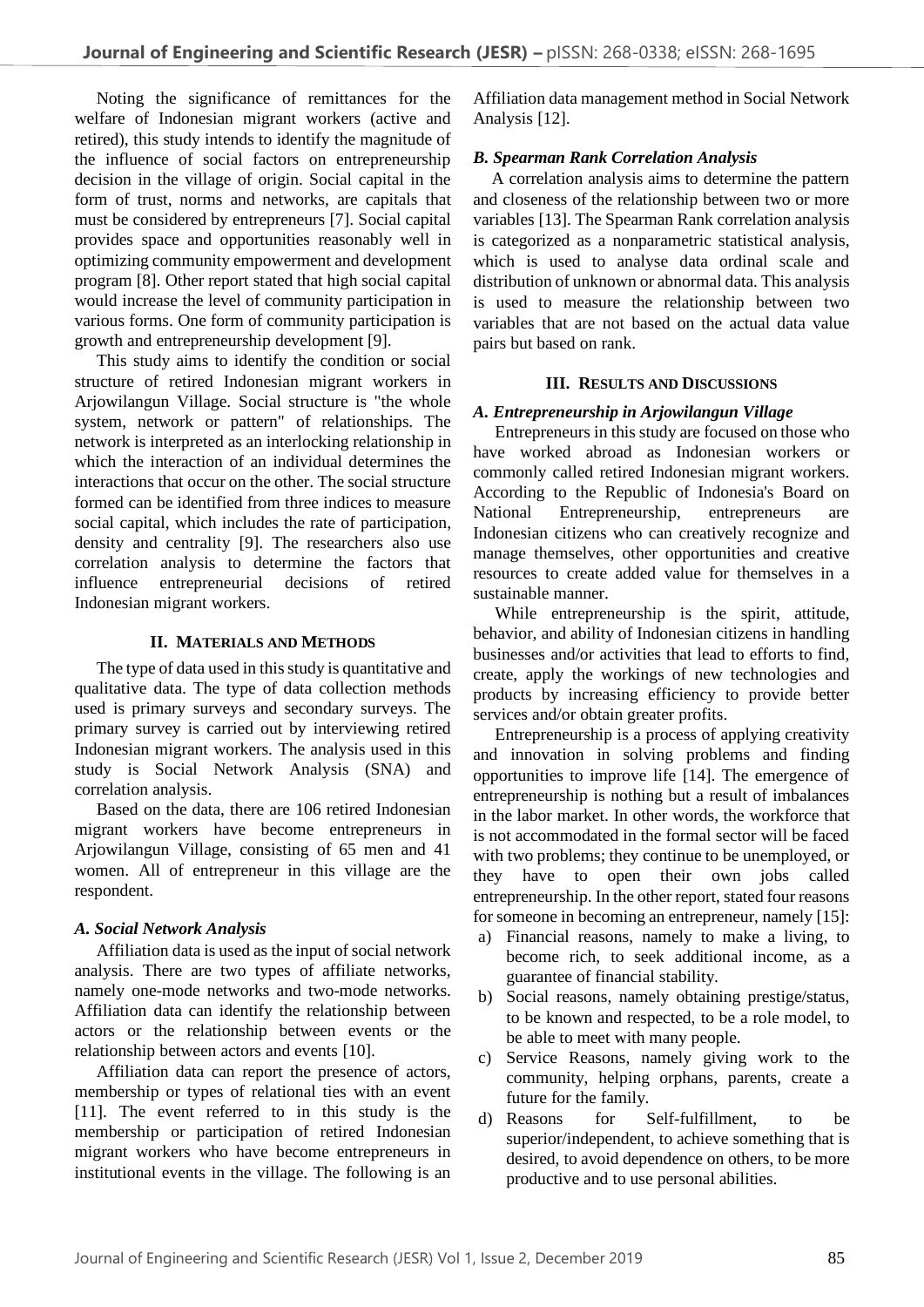#### *B. Types of Business*

Based on the interview results, the types of business activities carried out were mostly grocery store business with as many as 35 businesses, followed by a food business with as many as 15, cosmetology & beauty businesses as many as 10, as well as businesses in the livestock business sector. The electricity, computer stores, tailors, internet cafes and, vehicle washing business each consists of only one entrepreneur each.

#### *C. Institutional/community groups*

There are 6 (six) community groups in Arjowilangun Village followed by respondents. The groups consist of 4 (four) types of groups, which include religious groups/organizations (Majelis Ta'lim and Majelis Gereja), Social groups/organizations (Panti Laras and PKK), Village Arts groups, and financial institutions (Koperasi Senang Hati). The community groups are including:

- a) Majelis Ta'lim Al-Iman Arjowilangun Village is an association of Muslims who regularly hold religious activities every week and every significant day of Islam. The activities of the Ta'lim Council were attended by residents from all hamlets in Arjowilangun Village.
- b) Church Assembly or Christian congregation routinely holds Sunday Service activities and mass (service in the member's house every other week) and activities on Christian religious holidays such as Christmas and Easter.
- c) Panti Laras is another name for the association for older people. Panti Laras has activities such as elderly posyandu (Family Planning Services Post), elderly gymnastics, debriefing or mentoring of social organisations from outside the village and also celebrations of religious holidays and independence.
- d) Family Empowerment and Welfare (PKK) is an institution engaged in empowering women to improve community welfare. PKK has activities within the RT (neighbourhood Association) such as dasawisma and also activities within the village area such as posyandu, coaching/counselling, environment (mutual cooperation) and also training.
- e) Village Art Group of Arjowilangun Village that has various activities such as Malay orchestra, shadow puppets, cosidah and others. Members of village art groups are not limited by age, consisting of all ages ranging from children to the elderly.
- f) Senang Hati cooperative as an institution that functions as a facilitator or liaison between banks and rural communities to assist business development at the micro level. At the beginning of its growth, the Senang Hati cooperative only focused on assisting retired Indonesian migrant workers, but in the long run, the Senang Hati

cooperative will also assist the general public in the village, not only limited to the retired Indonesian migrant workers.

## *D. Social Capital*

The role of social capital in economic development is as important as other economic infrastructure. It has been proven that economic growth is positively correlated with social capital. Social capital is a concept arising from a result of the long process of interaction in society. Although interactions occur for various reasons; the way people interact, communicate, and then establish cooperation is influenced by the desire to achieve common goals, different from personal goals.

Such interactions then create social capital in the form of emotional bonds that unite people to achieve a common goal, which then fosters trust and security created by the existence of relatively long relationships [4].

It has been defined somewhere that social capital as a characteristic of social organizations, such as networks, social norms and beliefs, which facilitate coordination and cooperation for mutual benefits [16]. Also, other results views social capital as resources that are accessed by individuals and groups in a social structure, which facilitates cooperation, collective action, and the maintenance of norms [17].

Social capital owned by the community, such as trust, mutual cooperation, networking and attitude, significantly influences the development of entrepreneurial behaviours, such as increasing public trust manifested in honest behaviour, orderly behaviour and cooperation based on shared norms. In entrepreneurial activities, social capital can also function as a lever of the success of business activities, as social capital has cooperation values.

## *E. Social Network Analysis (SNA)*

The following is the result of the Social Network Analysis (SNA ), using the UCINET version 6.0 program.

## *1. Rate of Participation*

The results of the calculation of the retired Indonesian migrant workers participation rate in Arjowilangun Village showed a value of 2.23. These calculations show that each respondent on average followed 2 to 3 institutions from the six existing institutions. The value of 2.23 indicates the retired migrant worker's participation rate is in the medium category, which means the respondents in this study were familiar with and had obtained information from each other as they had equal participation from several institutional activities in the village.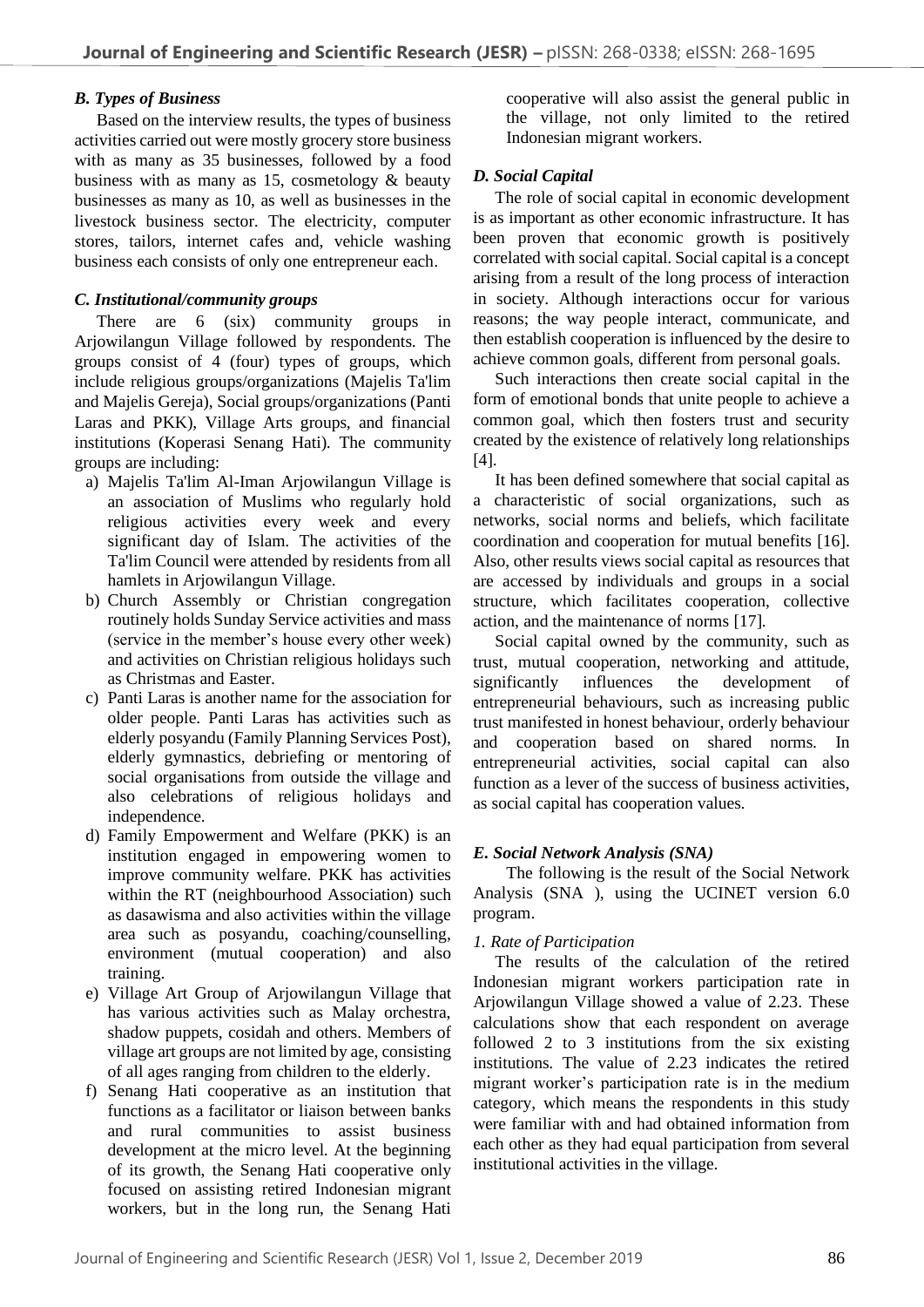#### *2. Density*

The result of the calculation of density put its values in the high category, which is 0.86. This shows that 86% of the respondent followed the same institution. The high-density value indicates a high level of interaction between respondents in Arjowilangun Village. It means that when the retired Indonesian migrant workers turned entrepreneurs often interact; it is easier to build trust between them.

## *3. Centrality*

The analysis showed that five respondents had a low degree of centrality value, five respondents had a moderate degree centrality value, and 96 respondents were classified in the high degree centrality value. A total of 100 respondents had a high value of central closeness, four respondents had a moderate closeness centrality value, and none was classified as low. Whereas for the between ness centrality, all respondents are included in the low category.

Social Network Analysis (SNA) as identified through three approaches: rate of participation, density and centrality showed that 14 respondents had the potential to be key figures in spreading information to increase community participation in village development.

The results of the social network analysis found that the social capital was characterized in the type of social typology of bonding or also known as a characteristic of a sacred society. Bonding social capital tends to be exclusive; the basic characteristics inherent in this typology are more inward looking.

# *F. Spearman Rank Correlation Analysis*

The correlation coefficient value shows that the relationship direction is a direct correlation or inverse correlation. Thus, the interpretation of the correlation model is as follows:

- a) Financial reasons  $(X1)$ : it appears that the value of correlation coefficients between financial reasons and entrepreneurial decisions is 0.402. This shows that the strength of the relationship between the two variables is quite strong. The relationship between financial reasons and entrepreneurial decisions has a positive correlation, which means that the higher the value of financial reasons for a retired migrant worker, the higher the interest and the possibility of the migrant worker in deciding to become an entrepreneur.
- b) Social reasons (X2): it appears that the value of correlation coefficients between social reasons and entrepreneurial decisions is 90.85. This means that the strength of the relationship is very strong. It shows the relationship between social reasons and entrepreneurial decisions being a positive

correlation. The higher the value of social reasons for a retired migrant worker, the higher the interest and the likelihood of a migrant worker deciding to become an entrepreneur.

- c) Reason for service  $(X3)$ : it appears that the value of the correlation coefficient between the reason for service and entrepreneurship decision is 0.840. This means that the relationship between the two variables is very strong. It shows the relationship between service reasons and entrepreneurial decisions being a positive correlation. The higher the value of service reasons for a retired migrant worker, the higher the interest and the possibility of the migrant worker in deciding to become an entrepreneur.
- d) Reasons for self-fulfillment (X4): it appears that the value of the correlation coefficient between the reasons for self-fulfilment and entrepreneurship decisions is 0.181. This means that the relationship between reasons for self-fulfilment and entrepreneurial decisions is a positive correlation. The higher the value of the reason for the selffulfilment of a retired migrant worker, the higher the interest and the likelihood of a migrant worker in deciding to become an entrepreneur. The significance value can also determine the presence or absence of the relationship between social/social capital reasons (X2) on entrepreneurial decisions (Y).

Based on the results of the Spearman Rank correlation test, the significance value of social capital (X2) on entrepreneurial decisions is equal to 0 (less than 0.05). This value means that there is a relationship between social capital towards the decision of retired Indonesian migrant workers in becoming entrepreneurs at the study location.

## **IV. CONCLUSIONS**

The results of the calculation of the rate of participation of retired Indonesian migrant workers in Arjowilangun Village using the SNA analysis showed that the participation rate was in the moderate category. This shows that the respondents in this study had the same participation from several institutional activities in the village. The density result, used to determine the level of interaction among the respondents, were categorized as high as the interaction of the entrepreneurs can increase and build trust between them. The results of the analysis of the level of centrality were categorized as high. This indicates that there is a high community enthusiasm or participation with institutional activities in the village with 91% of the respondents. While the results of the calculation of the level of centrality based on closeness centrality also